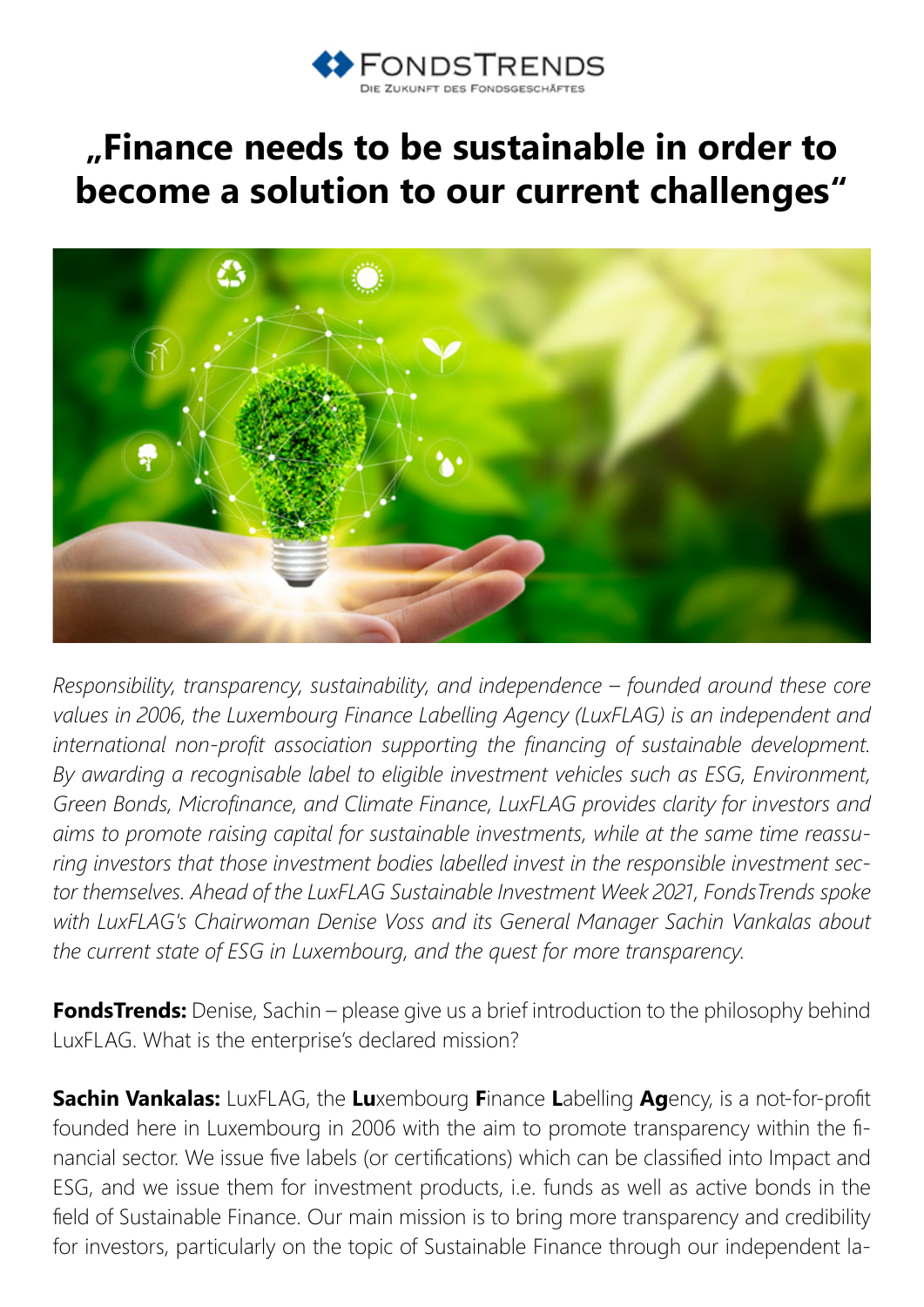bels and certification process. Moreover, the expertise and knowledge we have gained in this field is made accessible for the industry through our Associate Members Platform where we organize events with working groups to share knowledge and to raise awareness of issues pertaining to Sustainable Finance. So, you have our labeling process as a tool to promote transparency for investors and asset managers on one side, and sharing knowledge, sharing expertise, and creating this momentum for the growth of Sustainable Finance on the other. This is LuxFLAG's mission and this is what we are living in terms of platform membership and the labeling side alike.

**Denise Voss:** From a context point of view, it is interesting to note that LuxFLAG and Luxembourg, as a country and a financial center, have been fairly early actors in the Sustainable Finance journey, which shows the commitment from both the government and the financial sector. The tremendous growth especially over the last two years (92% in the last 12 months alone) can be found in the regulatory push behind e.g. the EU's Sustainable Finance Action Plan or its Green Deal, but also in demand from investors. We are convinced there will be even more growth in the future.



*Denise Voss*



*Sachin Vankalas*

LuxFLAG also has a cross-border international flavor which stems from the domicile of the investment funds we have so far labeled. To date, we have investment funds in ten different jurisdictions, most of them domiciled in Luxembourg, but investment funds from nine other countries, and then asset managers from 17 countries. That is how LuxFLAG sets itself apart from its competitors.

**FondsTrends:** Luxembourg is home to the Luxembourg Green Exchange (LGX), the world's first dedicated platform for green, social and sustainable securities, and eminent representatives of the country's financial industry such as Laetita Hamon (Luxembourg Stock Exchange) and Nicolas Mackel (Luxembourg for Finance) [recently called for a sustainable](https://www.ft.com/content/b406c9ce-8673-498e-bdf4-ffd139a14e66) [post-pandemic stimulus.](https://www.ft.com/content/b406c9ce-8673-498e-bdf4-ffd139a14e66) Will ESG continue to play such an important role for Luxembourg in particular and on national levels in general?

**Sachin Vankalas:** The objective we have set as an internationally active financial center is that all finance must be sustainable – there is no way that finance continues its past trajectory. Particularly in the context of the current pandemic, finance is not an end in and of itself. It is part of a community, part of all challenges which we are facing on the social, the environmental, and the healthcare side. Finance should and needs to be part of the solu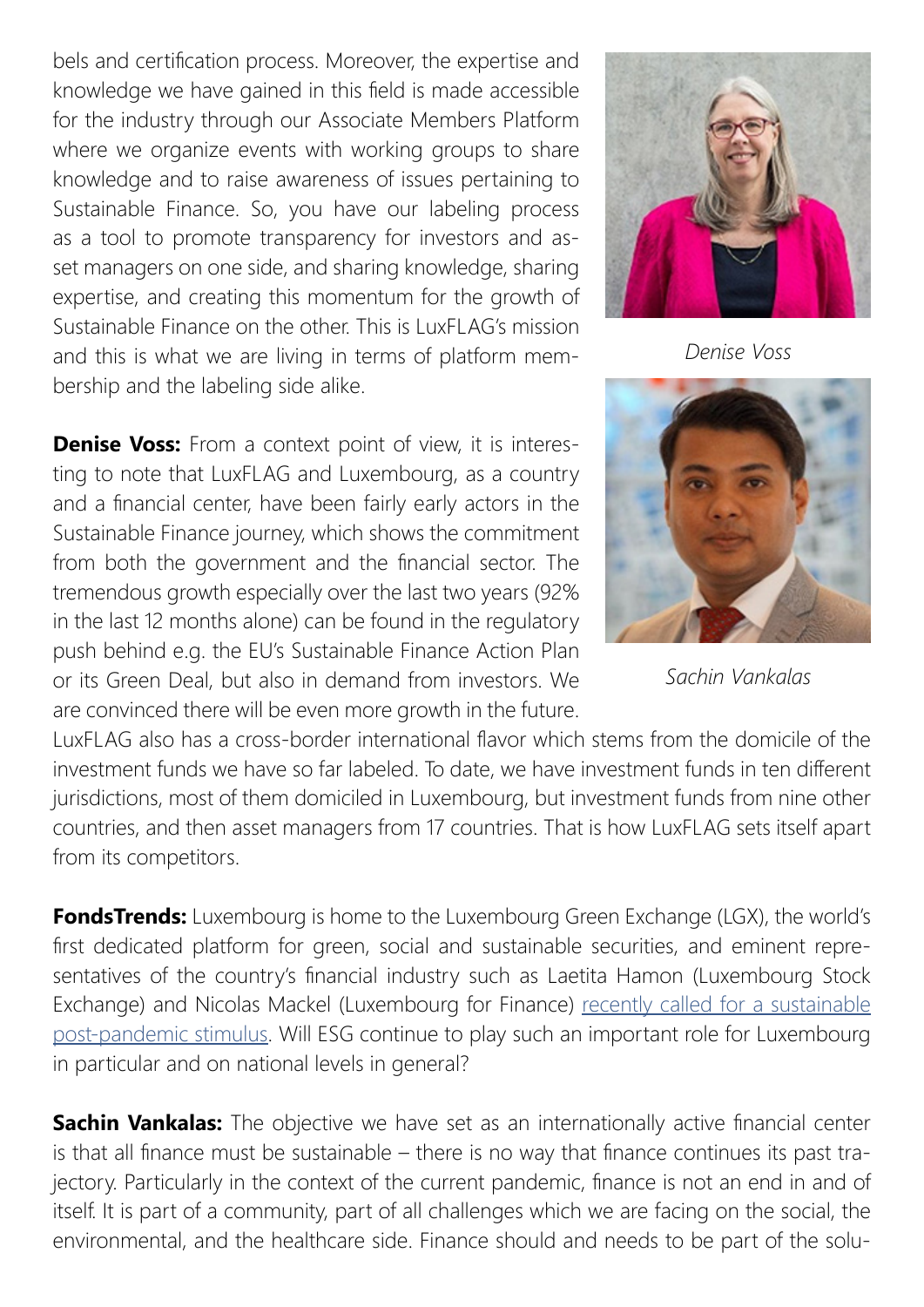tion to these challenges, and it is therefore high time for the industry to reconsider its role towards its contribution to society and our planet.

However, we should also distinguish between those players who positively contribute to the environment and the social side, and those who at least do not do any substantial harm. The essential distinction to make here is: "We do things right", i.e. the ESG side of things where we clean up all processes, policies, and holdings, putting them together with the intention to grow towards a sustainable society and financial system, but also "we do the right things" bit, meaning e.g. proactively investing in certain sectors and activities which have a positive contribution.

**Denise Voss:** Once again, there is a Luxembourg aspect to this. ESG / Sustainable Finance, as is the phrase these days, is not new for the country, and the government has been clear about further developing its role as an international platform for Sustainable Finance. Luxembourg is already the second-greenest financial center globally in terms of financial depth, and according to the latest study, a third of the responsible investment funds in Europe are domiciled in Luxembourg. In terms of turning all finance into Sustainable Finance, as is the trend, Luxembourg is very well-placed to be a huge part of that movement, and it is a priority for the government and all the Ministries. So, for LuxFLAG business is booming and we are part of multiple working groups created in the industry and government level: In terms of education, we need to educate the people in the financial center about Sustainable Finance, but also public investors.

**FondsTrends:** How can ratings agencies such as LuxFLAG help support this trend?

**Sachin Vankalas:** Let us break down what a LuxFLAG label is: For asset managers, it is a tool providing a possibility to showcase their sustainability or impact credentials. For investors or asset owners, it is a tool to differentiate between those who merely claim and those who truly 'walk the talk'. So, it facilitates investment choices for investors. Labeling agencies play an eminent and prominent role in facilitating investment decisions. If both sides stick to this mission of bringing more clarity, transparency, and credibility to investors on the products they are labeling, and if labels encompass all current market trends and challenges while at the same time anticipating the future and reflecting all that in the criteria, that is already a huge contribution from a labeling perspective to facilitating investor choices on a large scale. Retail investors are also going to significantly drive this whole ESG momentum; if we could make their jobs easier in achieving their aims, that would already be a big achievement from our side.

**Denise Voss:** Especially as we go forward here. At its most basic, a label will tell an investor: Someone has looked at this fund and it therefore complies with the criteria of the ESG label, of a climate label etc. – in other words, what you are buying does what it says on the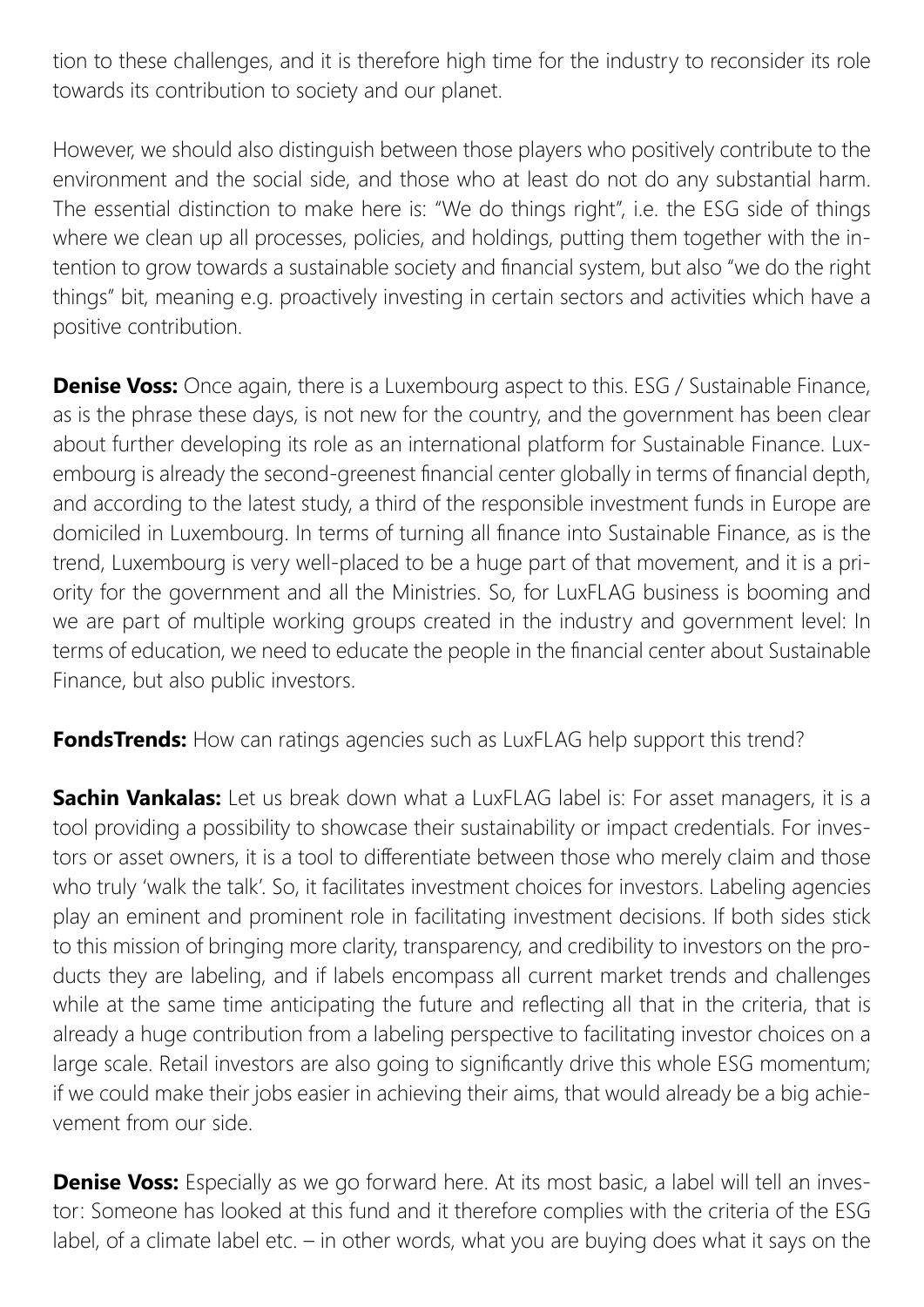tin. Particularly interesting in the Sustainable Finance context is that there is a growing push from investors. Traditionally, it has been institutional investors such as pension funds, but now more and more retail investors, and especially the younger generation, will absolutely demand that all financial products they buy be Sustainable Finance products. Younger players will probably influence the older generation as well in this respect.

**FondsTrends:** ESG ratings have not had a shortage of criticism in the past, with US Securities and Exchange Commission (SEC) Chairman Jay Clayton even calling them , imprecise'. Quality and quantity of ESG data in particular have been cited as a weak point, as company disclosures on ESG practices are voluntary, rarely audited and not standardised. On the level of transparency, how can ratings agencies and national legislature help to confront this criticism?

**Sachin Vankalas:** One distinction to make off the bat is that Jay Clayton's comment is more concerned with the ESG ratings of individual companies such as Amazon or Google. We, on the other hand, do not rate companies as such, we rate financial products. However, there is enough evidence available to see that the ESG / sustainability perspective has allowed companies to identify certain risks and opportunities, and that process has started to become more formalized. And that leads us to ratings.

The stock universe contains 50,000 stocks, so right away there is a limitation on how frequently these ratings can and will be conducted. Next is the issue of data: At present, hardly any rating agency's methodology is anticipatory, asking e.g. which data protection laws might be following with the new US administration, or what impact that might have for Facebook or Google. Another aspect concerns the frequency of data: ESG is not something you check in on once or twice a year. It is a day-to-day business and, again, very difficult for rating agencies to take into consideration. Finally, there is the issue of methodology: As of now, each rating agency has their own respective methodology, so the same company could be investable from an ESG point of view, and non-investable from another provider's perspective. Lots to be done, then, for all of us as an industry rather than just blaming it on rating agencies alone.

**Denise Voss:** The data from rating agencies is important for asset managers, and it keeps getting better as the companies themselves do more work around aspects such as carbon footprint. Asset managers or investors in general obviously need to use the rating data, but they should not just rely entirely on the rating agencies but look for additional information. Asset managers now integrate ESG into their investment analysis process and investment decision making process. But it is not just about I'll take that rating, or I'll take those three ratings and I'll take the average of them to come up with a score – it needs to be a thoughtful process. And regulators hence are expecting them as well to not just blindly take ratings. There is also an interesting discussion going on, with asset managers saying they prefer the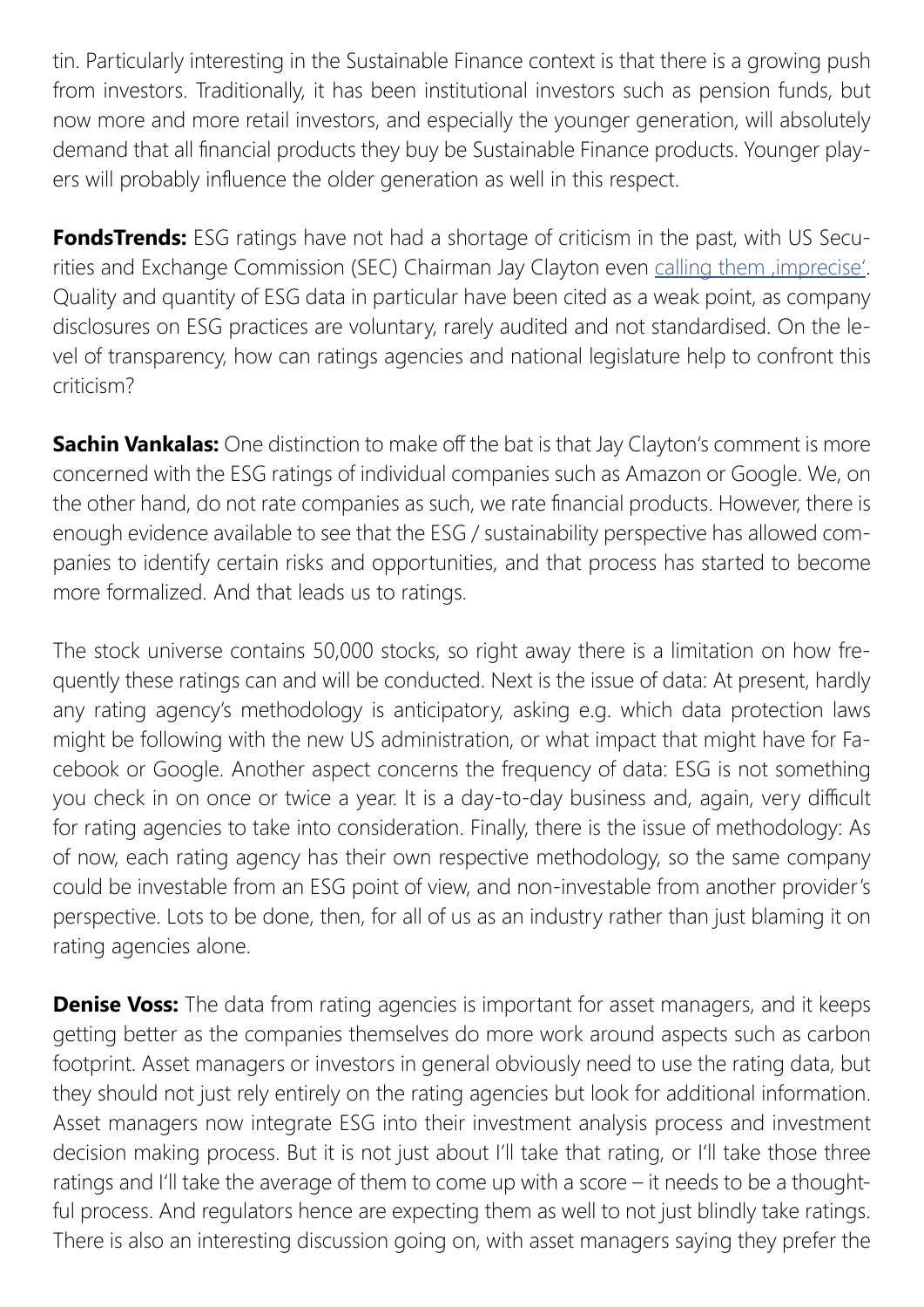raw data to ratings from a rating agency. You can understand where the asset managers are coming from, but understandably, rating agencies are saying, well, no because that's our business. Luckily, this development includes all parties and each aspect of the value chain for the entire industry.

**FondsTrends:** For the second edition of its [Sustainable Investment Week \(#LSIW20\)](https://www.luxflag.org/pages/news-detail.html?newsidcatsideback=24&newsstartmonth=13&newsmonthback=-1&newsidarticle=306&newscategory=0&newspage=1), your event series on all things sustainable such as climate finance, ESG, impact investing, and Sustainable Development Goals, LuxFLAG hosted about 22 sessions including over 1000 participants and 50 speakers over the course of five days. This tremendous demand shows the importance of your mission – supporting and promoting sustainable finance. And there is more to come in the upcoming months - especially with regard to the EU Action Plan for Financing Sustainable Growth. What can we expect and what will be the "Green Outlook" for 2021?

**Denise Voss:** We are very happy to see that the LuxFLAG Sustainable Investment Week has already gained a certain recognition, even just after two editions. But it is important to note that a lot of that is also on the back of the 90-plus LuxFLAG associate members, so it is an opportunity for them to showcase, to help the community see what they are doing, and to engage in discussion about how we can become better. That is the spirit in which the Sustainable Investment Week has been developed and I think that is why it has been so successful as well. People really feel they can learn and see what others are doing. Sustainable Finance is a journey, and people are in different stages of that journey. Moreover, this "let's work together" attitude is another very Luxembourgish trait. It allows for industry players to be competitors while at the same time sharing information for the greater good. LuxFLAG Sustainable Investment Week is another good example of that spirit, and there are many of them here in Luxembourg.

**Sachin Vankalas:** LuxFLAG is very much the right place to bring this community together. We have been in touch with these organizations for over ten years, particularly and exclusively on the topic of Sustainable Finance, and we particularly have an eye on organizing these events as content-heavy rather than promotion-heavy. It's about market trends, about helping each other, about having the common ground which allows progress for everybody. In other words, the whole idea of the week is about providing a platform and putting the topic of sustainability at the forefront of finance.

As a reasonable-size asset manager, you simply can no longer afford to not know about Sustainable Finance, and 2021 will see more regulation and standardization. As Europeans, we have spent five years trying to understand and pinpoint what we mean when we talk about Sustainable Finance, and I think we are getting there. As in any other industry, there will be exploiters, but there will be market pressure as well. Yes, there will probably be greenwashing and SDG washing – yet, the more greenwashing there is, the more important LuxFLAG becomes.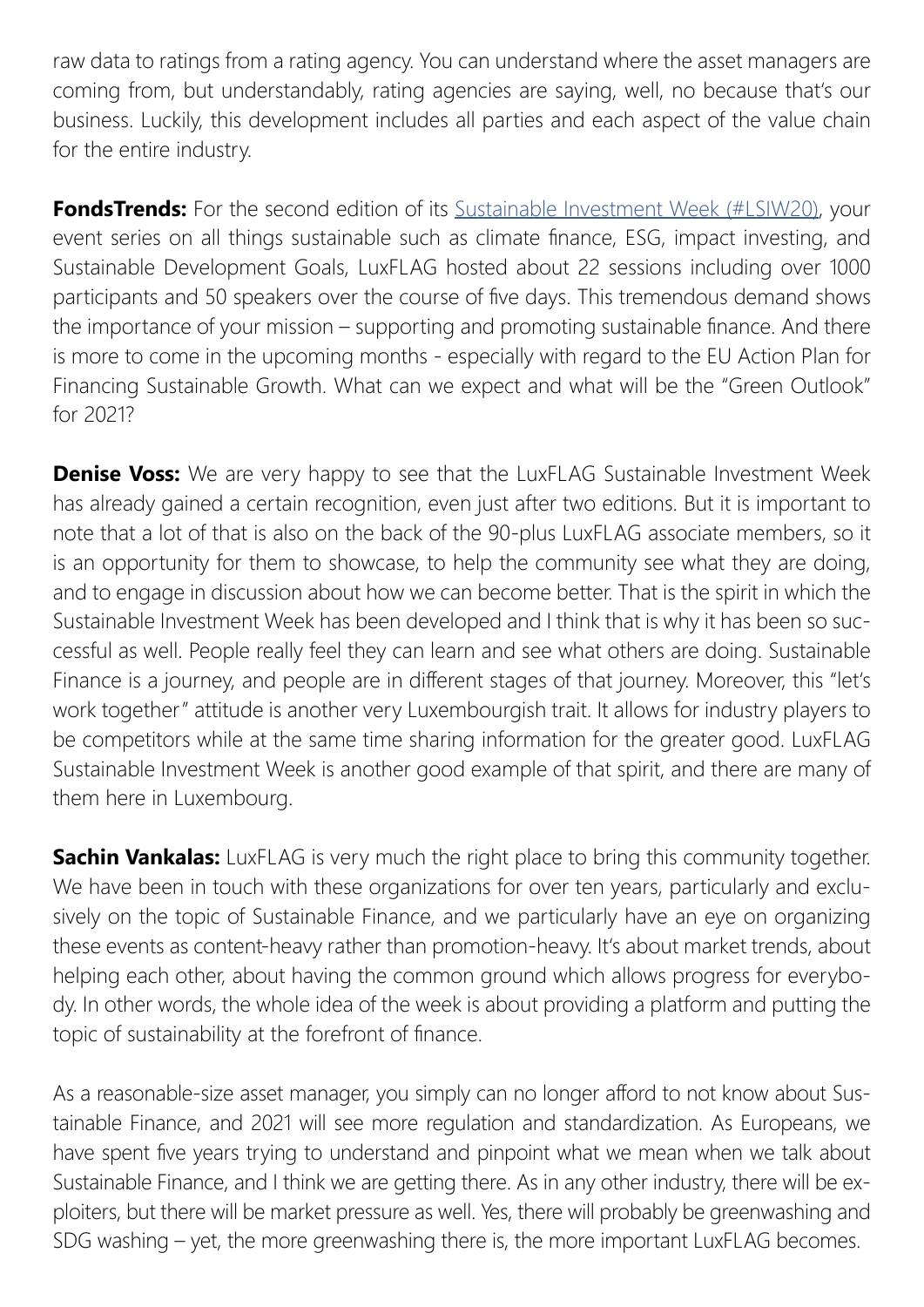Moreover, people are choosing their lifestyles more and more sustainably, and that puts a little bit of pressure on everyone: If the general public start doing this, it puts pressure on politics, on businesses, and – eventually – the financial industry. The key drivers, the citizens or individuals, are already playing a big role.

**FondsTrends:** To conclude on a more personal note: How have you both experienced the COVID-19 pandemic and the impact it has so far had on work life? Which changes are here to stay, which are more hype than trend?

**Denise Voss:** Oddly enough, my retirement from Franklin Templeton coincided with the COVID lockdown. No longer going into the office every day would have been a big change, had it not happened to everybody. My transition into being an independent director was a virtual one, then, which is interesting given that a board of directors is a college of individuals and expertise, coming together to oversee investment funds in this case. On a personal note, I feel very happy and very lucky to be in Luxembourg. Given the resources we have, we are eminently privileged to be here at this point in time. Professionally, the pandemic has pushed forward certain things from an ease-of-doing-business perspective, such as e-signatures for documents. Companies will also have to decide whether to stick with working in offices and/or providing flexibility at home. There is obviously an important aspect of face-to-face and the human element that you do not get via PC screen, but we are still experiencing the situation and so still lots of work needs to be done in this respect.

**Sachin Vankalas:** Managing an organization such as LuxFLAG, with the kind of passion, ambition and motivation towards a sustainable future at its core, requires a certain amount of human contact, which has been a bit challenging these past few months. At the same time, this has been an opportunity to restructure and redevelop areas where we could identify certain amounts of efficiency, such as fostering digitalization, doing work through common shared platforms, so all is not lost. At the end of the day, after working the way we have been for almost a year now, the ultimate result will be positive or even surprisingly positive in some ways. Though the last months have been challenging for everyone, particularly on the human connection side, we as a small, agile organization have adopted and are now also more resilient towards this new way of working. On the personal side, similarly, it has been difficult. I do agree with Denise, however, being in Luxembourg is the best thing that could happen to you in this pandemic in terms of personal safety, health and confidence. Another positive outcome: Our topic is tangibly becoming more important due to this crisis.

**Denise Voss:** Also, in terms of the privilege mentioned, it was quite interesting to see how easy it was – relatively speaking – for the financial services industry to switch to virtual working from home. But clearly, there are plenty of issues out there for individuals who do not have the kind of privilege that we enjoy. Lots to do, but it all comes down to "build back better" – even in the EU green deal they talk about making that transition to green